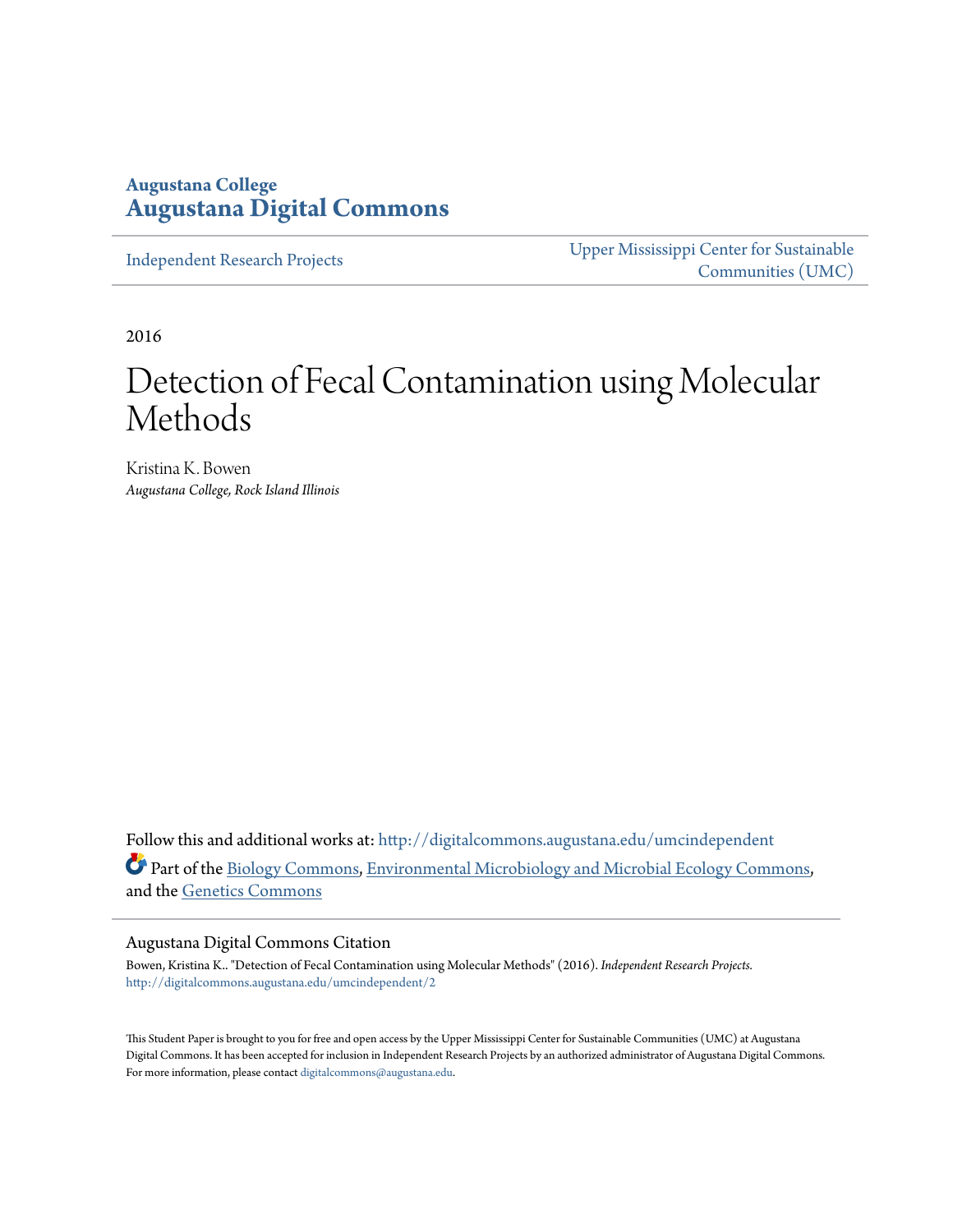SI Paper

# Detection of Fecal Contamination using Molecular Methods

#### Abstract

This study explores the process of designing a molecular method to detect fecal contamination in the urban watersheds of Rock Island and Moline, Illinois. These urban watersheds are known to contain high ammonia levels and total dissolved solids based on previous studies. Additionally there is concern about the aging combined sewer and storm water system. Therefore, these watersheds are thought to have poor water quality including fecal contamination. Existing molecular methods used for detecting fecal contamination require a considerable amount of resources in the laboratory. Our goal was to design a molecular method that requires fewer resources and can continue to be used in laboratories at Augustana College. We will describe the method we have developed and discuss preliminary results.

### Introduction

Water is a finite resource that is necessary for life, and it provides a major pathway for the transportation of various pathogens. Furthermore, water contamination is one of the main causes of health problems in human beings (Azizullah et al 2011). In developing countries, more than 2.2 million people die every year due to drinking unclean water and inadequate sanitation (Azizullah et al 2011). Contaminated water sources are not just limited to developing nations that are trying to establish better infrastructure to support their growing populations. Polluted storm-water, streams, and other water sources are also common in the United States as a result of urban environments. Factors such as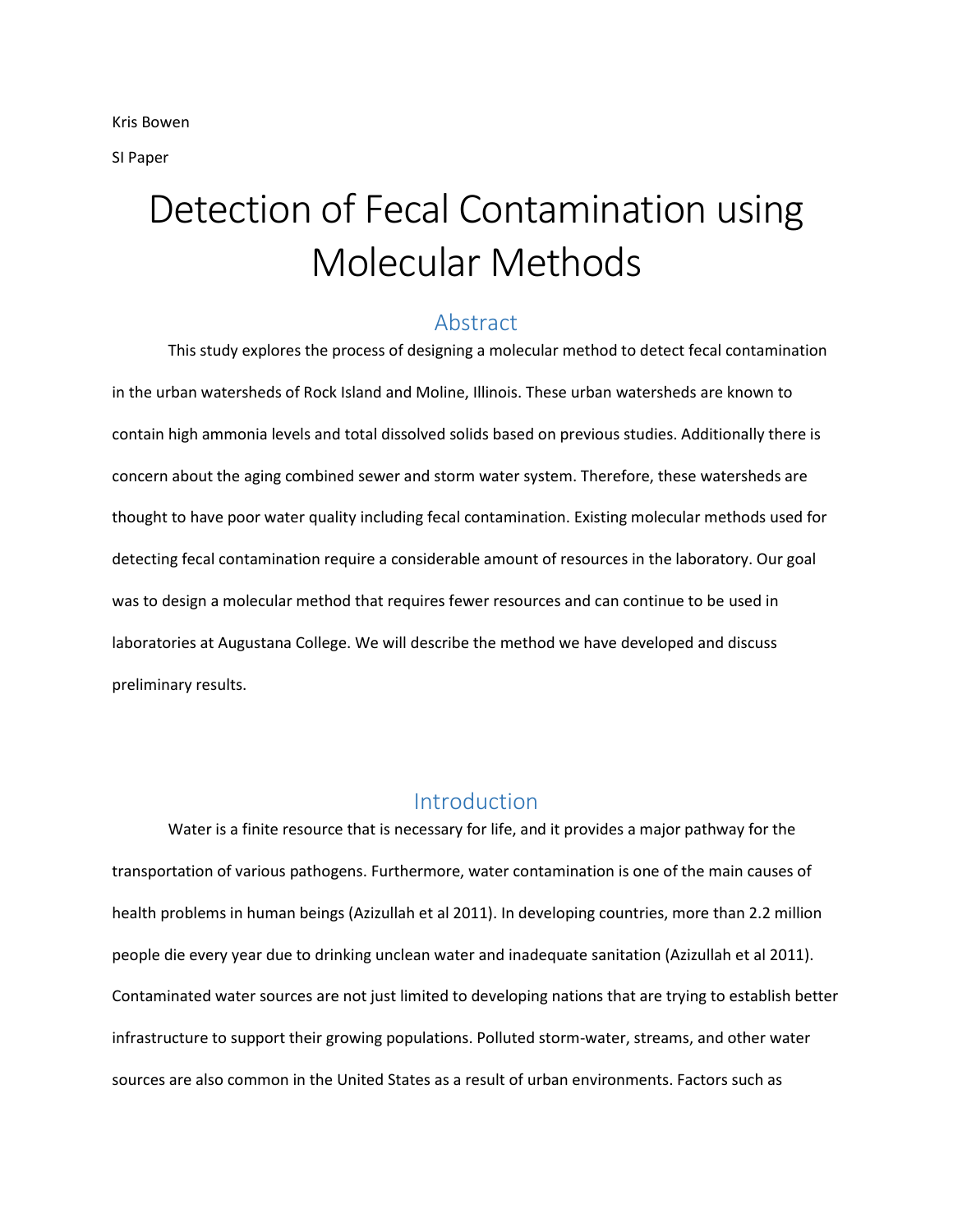impervious surfaces, combined wastewater and storm water systems, and failing or outdated infrastructure such as leaking septic tanks and sewers contribute to the overall water quality of urban watersheds (Young & Thackston 1999). Another aspect of water quality is the presence of particular indicator organisms such as fecal coliform. They indicate the presence of potential pathogenic organisms including *Cryptosporidium* and *Giardia* (Gaffield et al 2003). Some studies measure the amount of total coliform in a given location, which includes fecal coliform and E. coli. However, fecal coliforms and fecal streptococci may be better indicators of pollution by warm blooded animals (rats, chipmunks, rabbits, cats, dogs) than the total coliform group since they are found within the intestinal tract of these animals (Geldreich et al 1968). The presence of these bacteria in storm water can be due to sources such as domestic pet populations, urban wildlife, cross-connections between storm and sanitary sewers, lack of sanitation, rodent habitation in sewers, sediment accumulation in sewers, and deficient solid waste collection and disposal (Marsalek & Rochfort 2004). This is significant because humans exposed to or that come in to contact with the contaminated water can suffer severe health consequences. The most common pathway for the bacteria to travel in order to induce severe health effects is orally, with water acting as an intermediate. Some health consequences that may result from contact include acute gastrointestinal illnesses, skin rashes, ear and eye discharges, bladder cancer, methemoglobinemia and neural tube defects (Gaffield et al 2003).

Due to these health consequences, many researchers have examined various environmental aspects of fecal coliform such as potential sources, components necessary for its survival, which seasons the bacteria is most prevalent, the significance of heavy rain events, the role of sediment as a substrate to facilitate transportation as well as further health implications associated with fecal coliform (Hathaway et al 2014). In order for fecal coliform to survive in an environment, researchers agree that there are certain components necessary for survival. The survival of indicator organisms and their potential of transferring to storm water rely on soil exposure to sunlight, temperature, and frequency of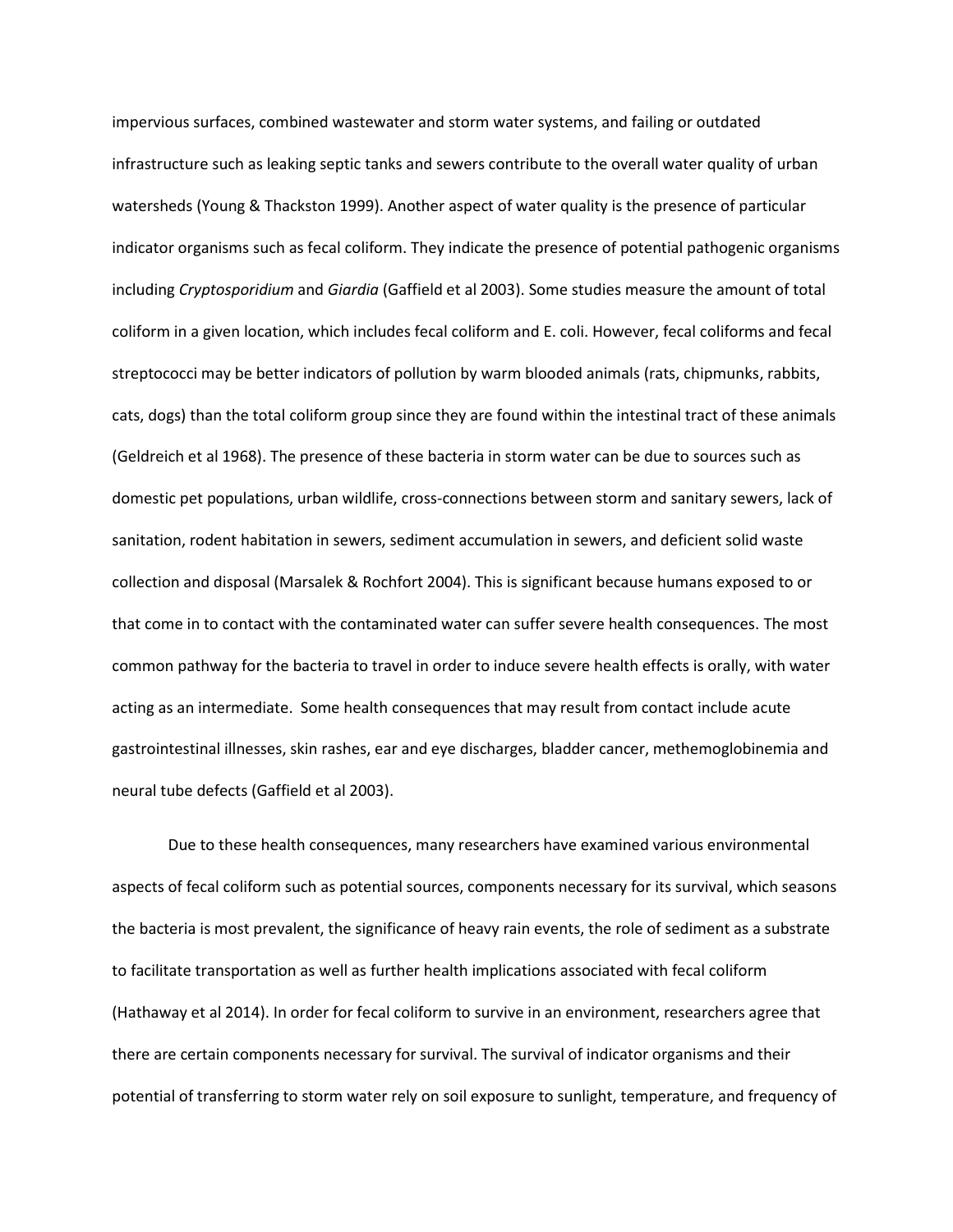rainfall, soil moisture, soil pH, organic matter, and the presence of competing organisms (Geldreich et al 1968). Furthermore, the bacteria can be induced into a dormant state caused by stress factors such as UV exposure, temperature changes, and carbon or energy starvation (Bjergbaek et al 2005). Even when in a dormant state, bacteria can still be easily transported and pose a threat to human health. It is widely supported within the literature that there are links between storms and the outbreak of waterborne disease in human populations (Characklis et al 2005). This suggests that rain events accumulate larger quantities of bacteria and efficiently transport them over a longer range. The heavier the rain, the more widespread the bacteria are dispersed. Rain splash can also have a significant effect in displacing bacteria and transferring pathogens to nearby water sources (Boyer et al 2008). Likewise, the slope of an area can increase the likelihood of this occurring because the slope will then increase the speed at which the water is traveling. Furthermore, sediment has the ability to retain bacteria and storms will displace the sediment causing additional transfer of microbes. Therefore, more fecal coliform and E. coli may be found in highly erosive areas. Coinciding with this idea of erosion, rain events can also influence the yield of indicator organisms. The highest concentrations of fecal coliform often occur during winter, and the lowest are observed during the summer (Hathaway et al 2014). These results are correlated with the amount of precipitation received during each season.

City infrastructure including stormwater systems and impervious surfaces, as well the housing density of an area are contributing factors to the state of urban water quality. City infrastructure is a particularly large factor in considering water quality. For example, researchers found that the number of indicator bacterial counts in combined sewage overflows (main bacterial source is sanitary sewage) was higher than compared to storm-water (Marsalek & Rochfort 2004). Therefore, combined sewage and stormwater systems negatively affect the overall water quality of urban water resources than a separate stormwater system. The authors of this study additionally conclude that urban wet-weather pollution, the discharge of stormwater, sewers or overflow, is a major source of impairment of water quality in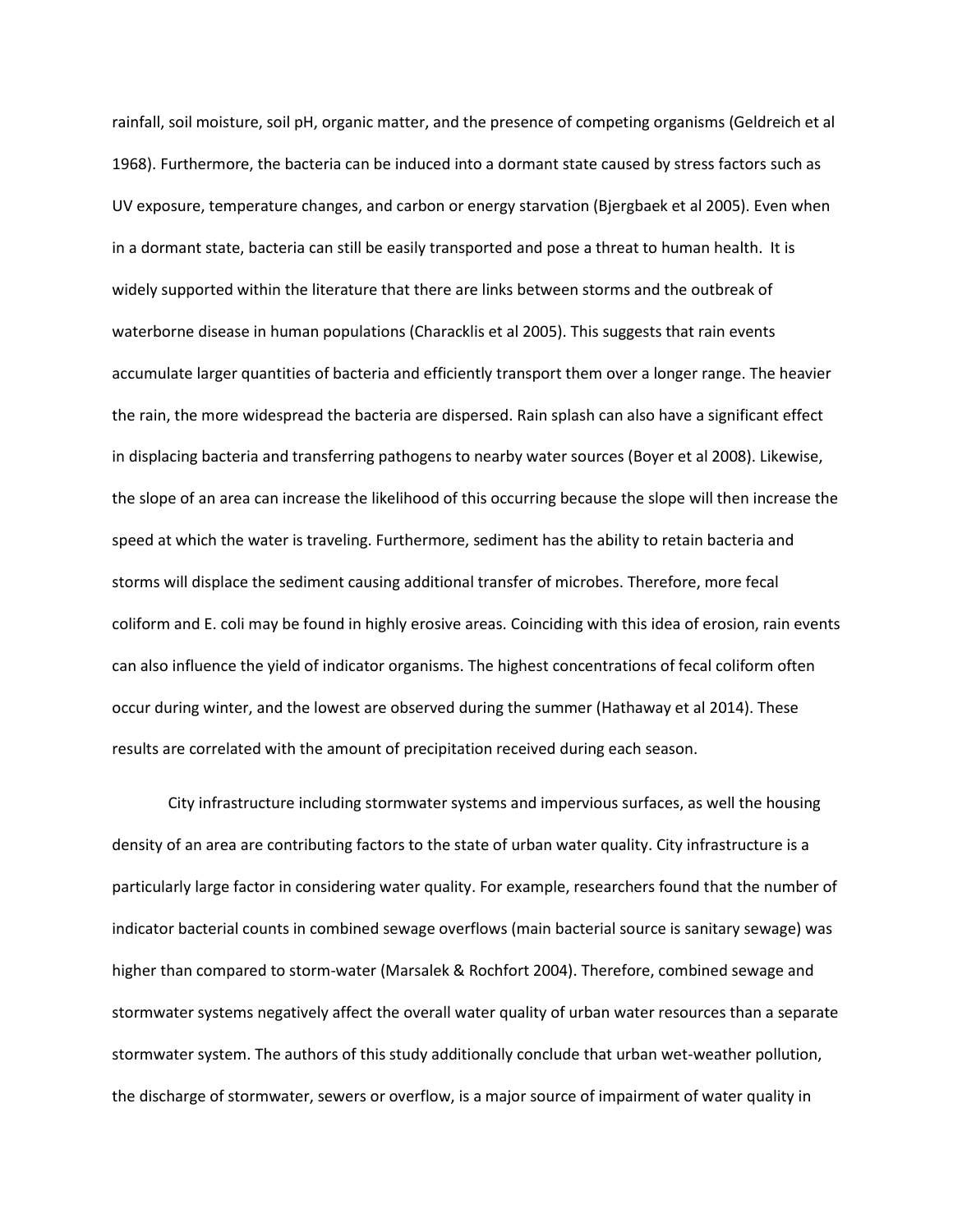receiving waters (Marsalek & Rochfort 2004). In addition, leaking or faulty infrastructure also contributes to the accumulation of bacteria such as fecal coliform thereby threatening water quality. Furthermore, the number of people reliant upon these water networks can also contribute to water contamination levels. Young (1999) found a strong correlation between housing density and fecal bacteria densities implying that bacterial loading is associated with septic tank leakage, which can be masked by other pollutants in the watershed. Similarly, Chin (2010) concluded population density is proportional to terrestrial loading intensity because of leaking sewers, pets, and septic tanks.

The significance of these past findings is relevant because the presence of fecal coliform in urban water sources can cause significant health effects in regards to public health. As previously mentioned, there is a number of health issues associated with the exposure to contaminated water sources. Waterborne diseases consist of diarrhea, nausea, gastroenteritis, typhoid, and dysentery (Azizullah et al 2011). These diseases are largely unreported because they are difficult to identify (Gaffield et al 2003). Gaffield (2003) identified the major sources of these health impacts and estimated that the costs of addressing these impacts was between 2.1-13.8 billion dollars. This includes improving drinking water treatment for 33 billion dollars and improving stormwater management at the cost of 9.3 billion dollars (Gaffield et al 2003). Overall, the academic literature regarding fecal coliform within water resources of an urban environment confirm that the transfer of bacteria is dependent on the amount of precipitation and therefore can vary among seasons. Likewise, city infrastructure such as stormwater systems, amount of impervious surfaces, and the housing density of an area are contributing factors of urban water quality. The presence of fecal coliform in urban water sources relates to public human health because it can cause significant health effects.

The cities of Rock Island and Moline, Illinois, consist of more than 13 urban watersheds that drain directly into the Rock or Mississippi Rivers, which are sources of drinking water for both cities. Starting in 2013, the Augustana College Upper Mississippi Center (UMC) partnered with the two cities to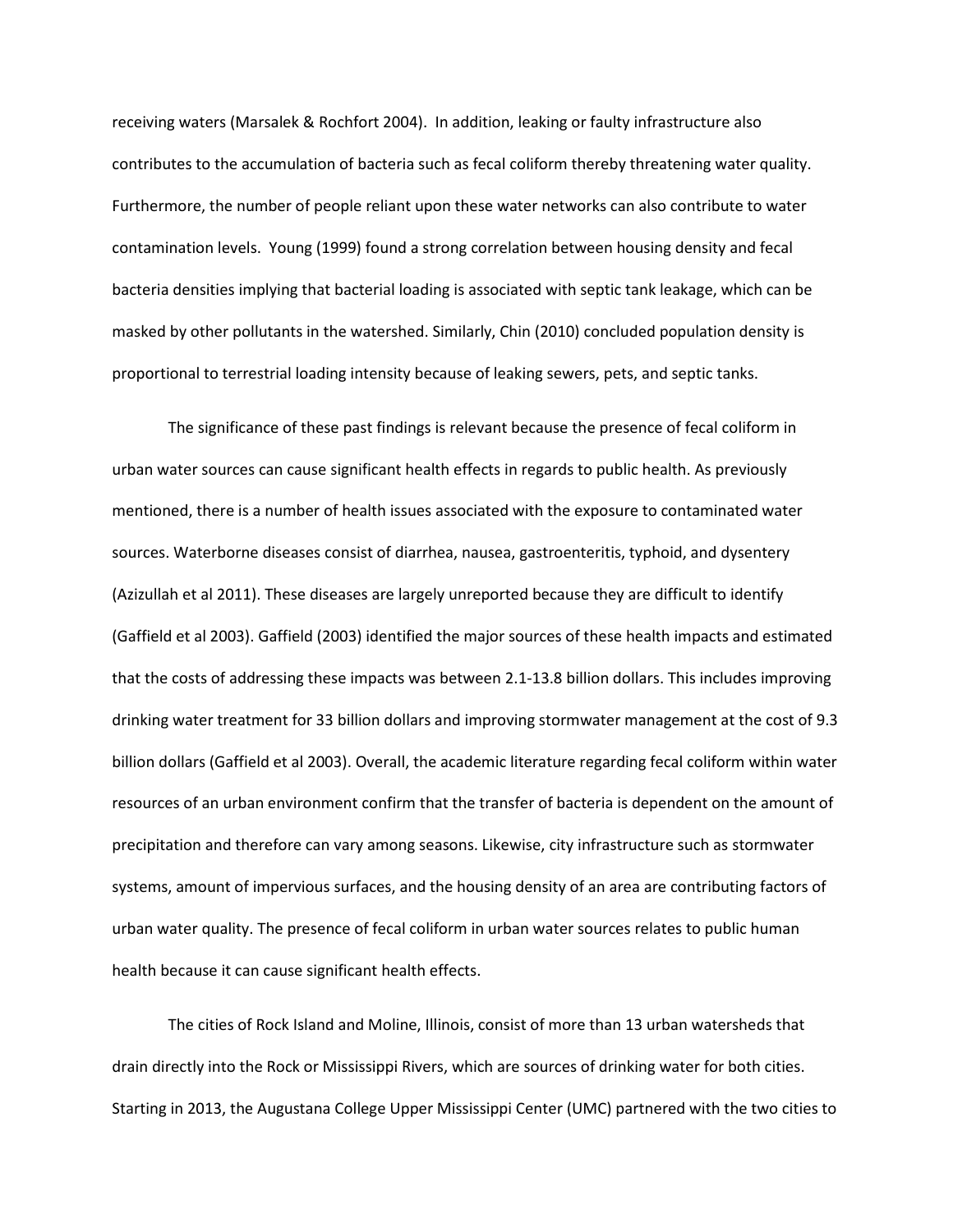assess the overall health of these watersheds for the first time. For the past two years, these watersheds have been sampled measuring the levels of nitrate, ammonia, phosphorous, total dissolved solids, total suspended solids, and oxygen, yet the watersheds have not been assessed for fecal coliforms. Furthermore, the cities' storm water and sewer systems are aging and deteriorating. This aging infrastructure could be a source of sewage contamination to the surrounding watersheds. In this study, we sought to examine the presence of fecal coliform in the urban watersheds of Rock Island and Moline, Illinois. The method used to answer this question was structured similarly to one proposed by Field (2003), which consists of using PCR (Polymerase Chain Reaction) to amplify species specific genes in fecal coliform (2003). We explored whether the method of extracting filter membranes for PCR analysis is an effective technique for determining the presence of fecal contamination.

#### Methods

**Sample Sites**. Water samples were collected from seven urban watersheds within Rock Island and Moline. Three of the watersheds drain into the Mississippi River, and the other four drain into the Rock River. There were three collection sites for each watershed based on the location of the confluence, ravine and headwater sites established by the Augustana College Upper Mississippi Center. A replicate for one watershed was collected to be used for the positive control. Water samples were collected at three different periods during the summer: July 8-9, August 4-5, and July 25, which represented a rain event (significant precipitation within 24 hours of the sampling event). The water samples were collected in sterile 250ml autoclaved Nalgene bottles and immediately placed on ice.

**Filter Extraction**. The water samples were filtered using disposable 250mL nitrocellulose filters with a 0.45µm pore size. Each water sample was poured into a separate filter with 250mL beakers placed under each filter to collect the supernatant. Once all of the water had dripped through the filter, the filter membrane was cut using a thoracic surgical scalpel with a disposable blade (feather size 24). To prevent contamination, the blade was sterilized using 90% ethanol and a Bunsen burner between filters.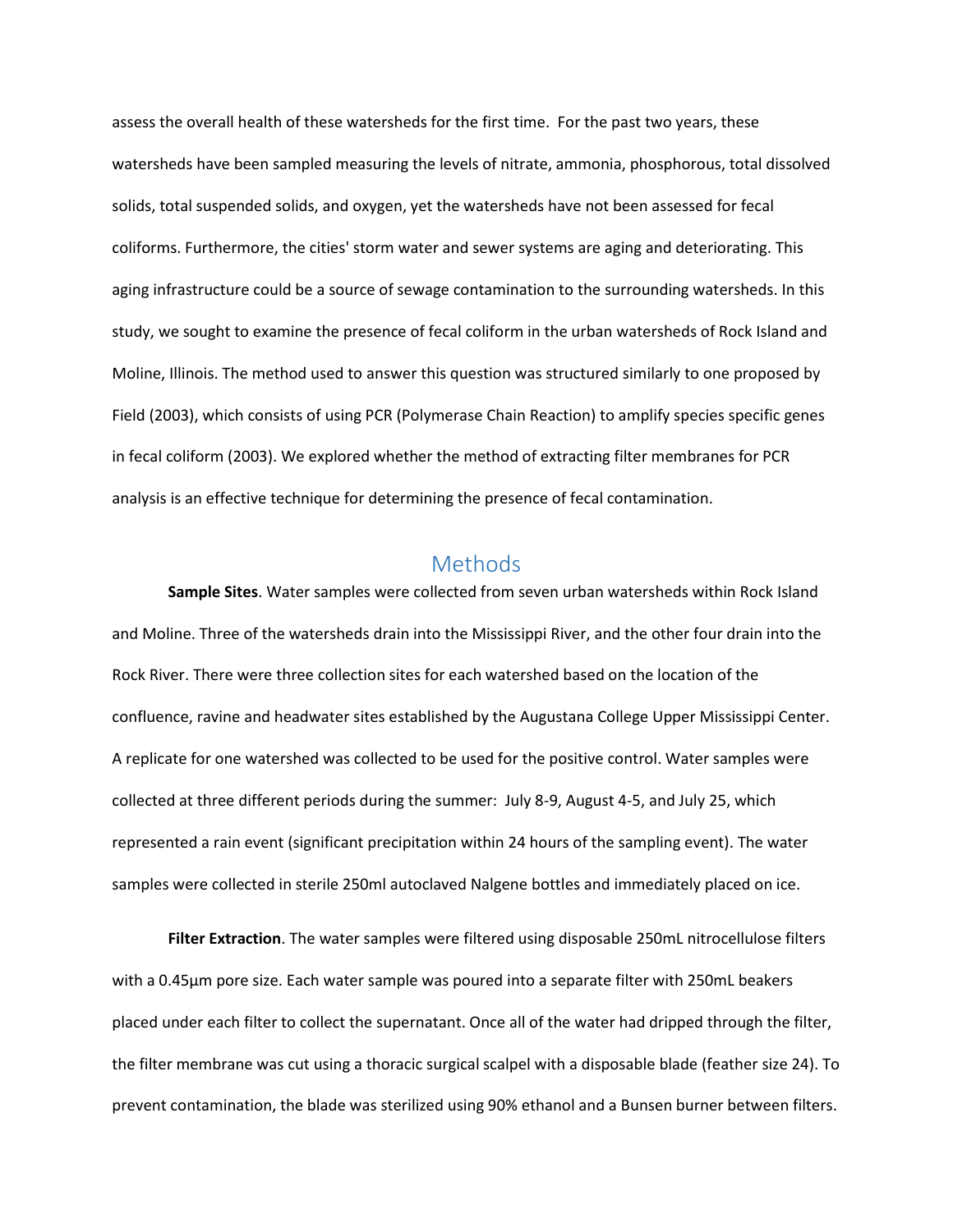Periodically, some of the filters would become clogged and the remaining unfiltered water was removed using a sterile pipette. After the perimeter of the membrane was detached, sterile forceps were used to fold the membrane and transfer it to a 250mL conical tube. Once all of the filters were collected for each sampling site they were placed in a -80°C freezer until DNA extraction. To prepare the sampling bottles for the next collection, the bottles were rinsed with tap water and then filled with deionized water. Once dry, the bottles were autoclaved.

**DNA purification and extraction**. A filter membrane was removed from the conical tube with sterile forceps and placed in a sterile petri dish. It was then cut in half using sterile scissors and placed in a new conical tube with glass beads (0.1 – mm-diameter glass beads were used). 15mL of TBS buffer was added to each tube and the samples were then incubated with shaking overnight at room temperature. The next day, the liquid was transferred to a 15mL conical tube and was centrifuged for 1 hour at 6000 rpm. The supernatant was poured out and the pellet resuspended (which spread up the side of the tube) in 600µl of nuclei lysis solution from the Wizard Genomic DNA Purification Kit (Promega Cat. #A1120). Using a P1000 micropipette, the solution was gently pipetted until the cells were resuspended. The samples were incubated at 80°C for 5 minutes to lyse the cells, and then cooled to room temperature. 3µl of RNase Solution was added, and the tube inverted 2-5 times in order to mix the cell lysate. The solution was incubated at 37°C for 60 minutes and then cooled to room temperature. 200µl of Protein Precipitation Solution was added and the solution was then vortexed vigorously at a high speed for 20 seconds. The solution was then incubated on ice for 5 minutes. After incubation, the sample was centrifuged at 13,000 x g for 3 minutes. The supernatant containing the DNA was transferred to a clean 1.5ml microcentrifuge tube and 600µl of room temperature isopropanol was added. The solution was mixed by inversion. After inversion, the sample was centrifuged at  $13,000 \times g$  for 3 minutes. Once centrifuged, the supernatant was poured off and the tube was drained on a clean absorbent paper. Then 600µl of room temperature 70% ethanol was added and the tube was inverted several times to wash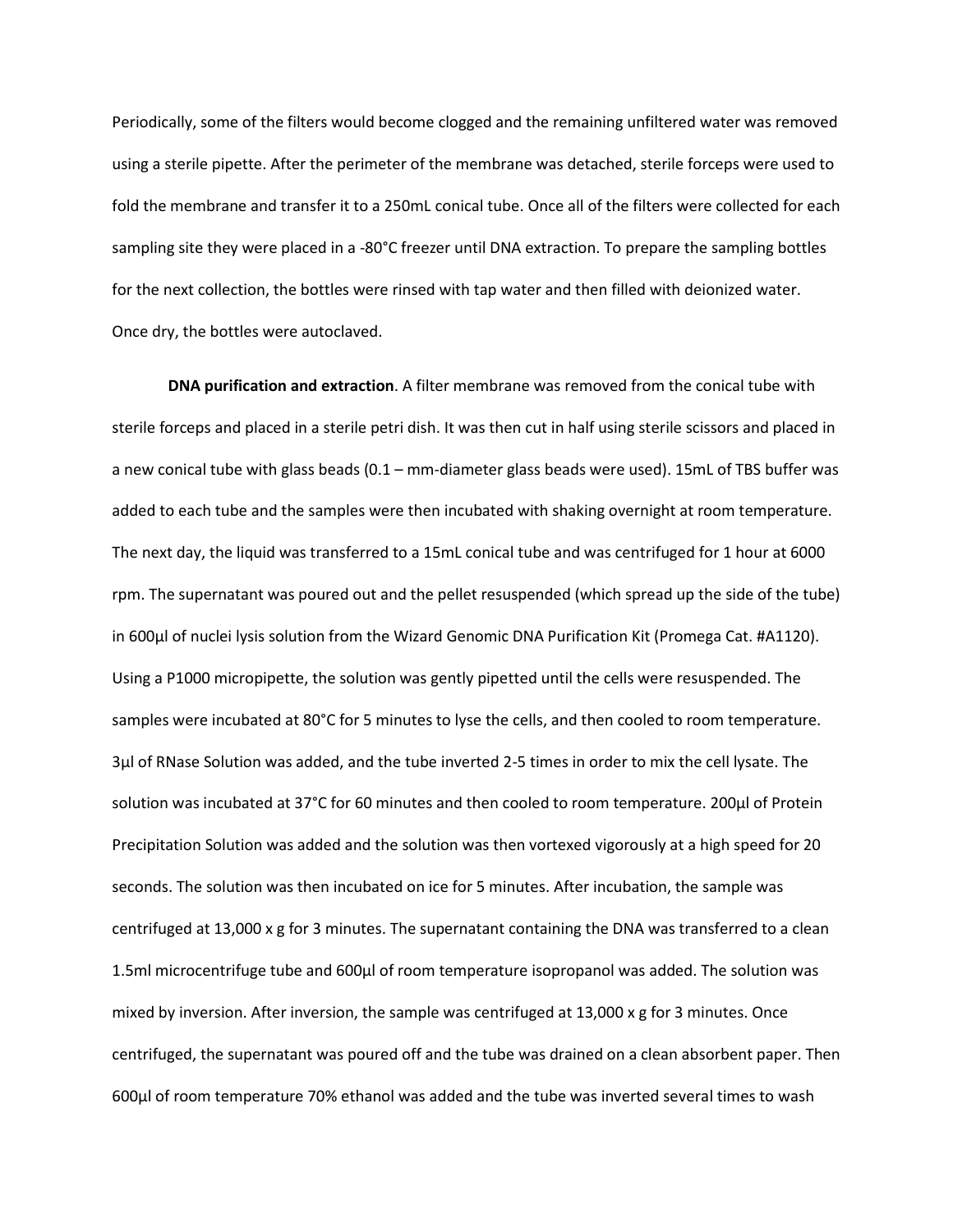the DNA pellet. The sample was then centrifuged at  $13,000 \times g$  for 2 minutes and the ethanol was carefully pipetted in order to not disrupt the pellet. After removing the ethanol, the tube was drained on a clean absorbent paper and the pellet air-dried for 15 minutes. The pellet was resuspended in 50µl of DNase free water and was then incubated at 65°C for 1 hour. Occasionally, the solution was mixed by tapping the tube. The solution was then stored at 8°C overnight for PCR. Before setting up the PCR reaction, a spectrophotometer was used to obtain the concentration of the rehydrated DNA.

**PCR**. The DNA from the *E. coli* controls and from the water samples were amplified using previously designed primers that detect fecal contamination (Bernhard and Field, 2000). The following primer combinations were used: CF193F and Bac708R, HF183F and Bac708R, HF134F and HF654R, and Bac32F and Bac708R (Table 1 & 2). Each 25-μl PCR mixture contained 50 ng DNA, 5 μl of 5X GoTaq® Flexi Buffer (Promega), 1.5 μl of 25 mM MgCl<sub>2</sub>, 0.5 μl of 10 mM dNTP mix, 2 μl of 10 μM forward primer, 2 μl of 10 μM reverse primer, and 0.2 μl of GoTaq® Flexi DNA Polymerase (Promega) . A thermal cycler was used for all reactions with the following conditions:  $94^{\circ}$ C for 1 min, followed by 35 cycles consisting of 94 $\degree$ C for 30 s, 53 $\degree$ C for 30 s, and 72 $\degree$ C for 1 min, followed by a final 6-min extension at 72 $\degree$ C. The PCR products were run on a 1% agarose gel.

| Primer        | Sequence (5'-3')          |
|---------------|---------------------------|
| Bac32F        | AACGCTAGCTACAGGCTT        |
| Bac708R       | <b>CAATCGGAGTTCTTCGTG</b> |
| <b>CF193F</b> | <b>TATGAAAGCTCCGGCC</b>   |
| <b>HF183F</b> | ATCATGAGTTCACATGTCCG      |
| <b>HF134F</b> | <b>GCCGTCTACTCTTGGCC</b>  |
| <b>HF654R</b> | <b>CCTGCCTCTACTGTACTC</b> |

Table 1: Primers used in this study

The pairings are as follows: CF193F and Bac708R, HF183F and Bac708R, HF134F and HF654R, and Bac32F and Bac708R. The sequences were obtained from a previously cited study (Bernard & Field 2000).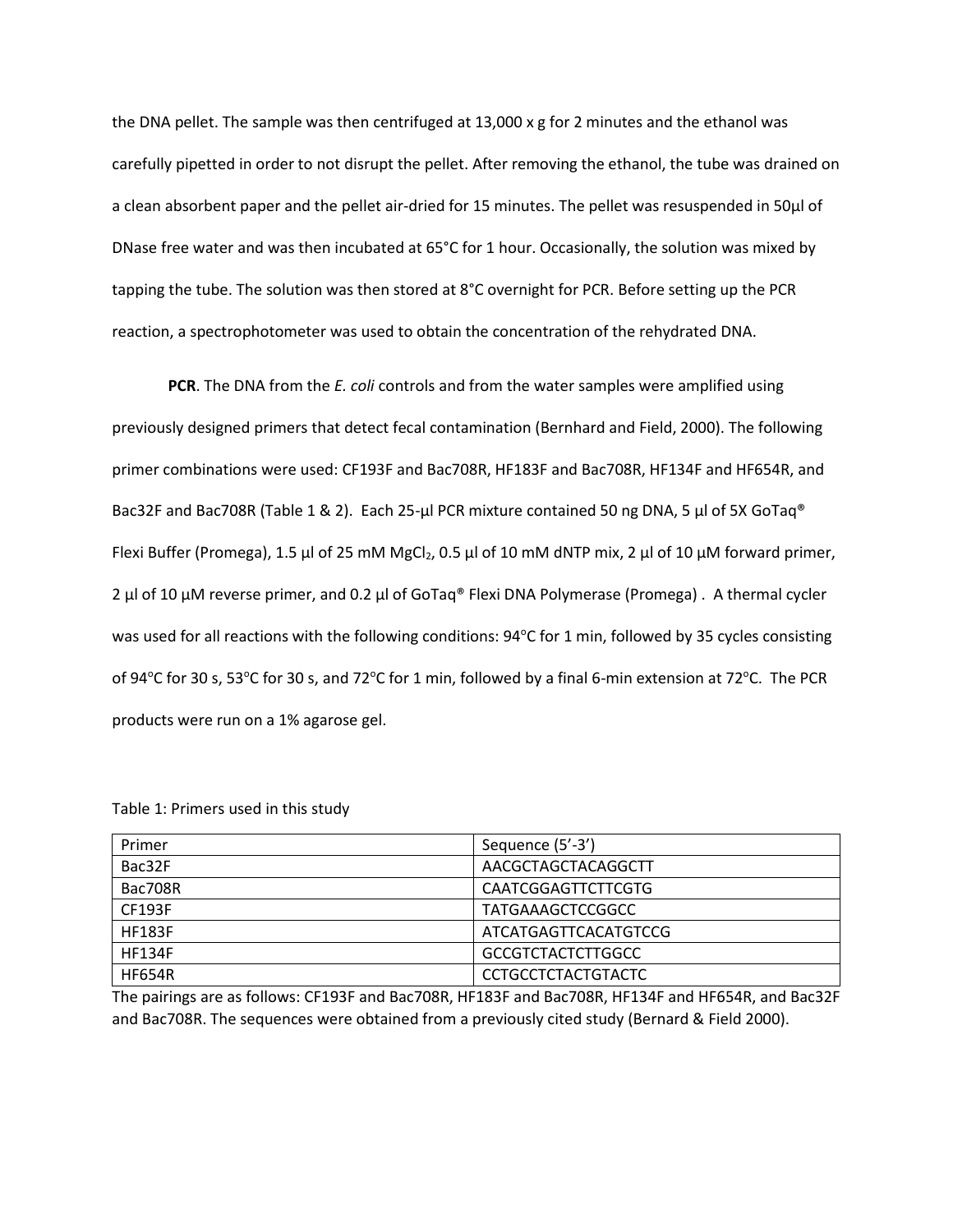Table 2: Primer combinations used in this study

| <b>Primer Pair</b> | <b>Host Specificity</b>       |
|--------------------|-------------------------------|
| CF193F-Bac708R     | Cow                           |
| HF183F-Bac708R     | Human                         |
| HF134F-HF654R      | Human Negative Control        |
| Bac32F-Bac708R     | <b>General Fecal Coliform</b> |

Host specific genetic markers (Bernard & Field 2000).

#### Results

Figure 1 is a positive control of E. coli DNA. The master mix (MM) lane contains the PCR master mix with an absence of gDNA, and therefore is a negative control. In examining this lane, there is no amplification indicating that there is no contamination in the lab. Lane 1 is the combination of Bac708R and CF193 primers. E. coli is present in this lane. Lane 2 is the primer combination of Bac708R and HF183F. Since this is the human specific primer combination E. coli is not present in this lane. Lane 3 contains HF134F and HF654R primers. E. coli is not present in this lane because the combination of these primers is a negative control. Lane 4 contains Bac32F and Bac708R. E. coli is present in this lane.

Figure 2 is the amplification of DNA from filter 13R. As in Figure 1, the MM lane is a negative control. Lane 5 contains Bac708R and CF193F primers. The absence of an amplified gene indicates that the fecal contamination at the ravine site of watershed 13 is not from a cow. Lane 6 is the Bac708R and HF183F primer combination. Since there is an absence of gene amplification in this lane, fecal contamination at the ravine site of watershed 13 is not human. Lane 7 contains the negative control primers HF134F and HF654R. As expected, there is no amplification present. Lane 8 is the combination of Bac32F and Bac708R. Amplification is present in this lane, and therefore fecal contamination is present in the ravine site of watershed 13. Furthermore, the fecal contamination is not due to humans or cows.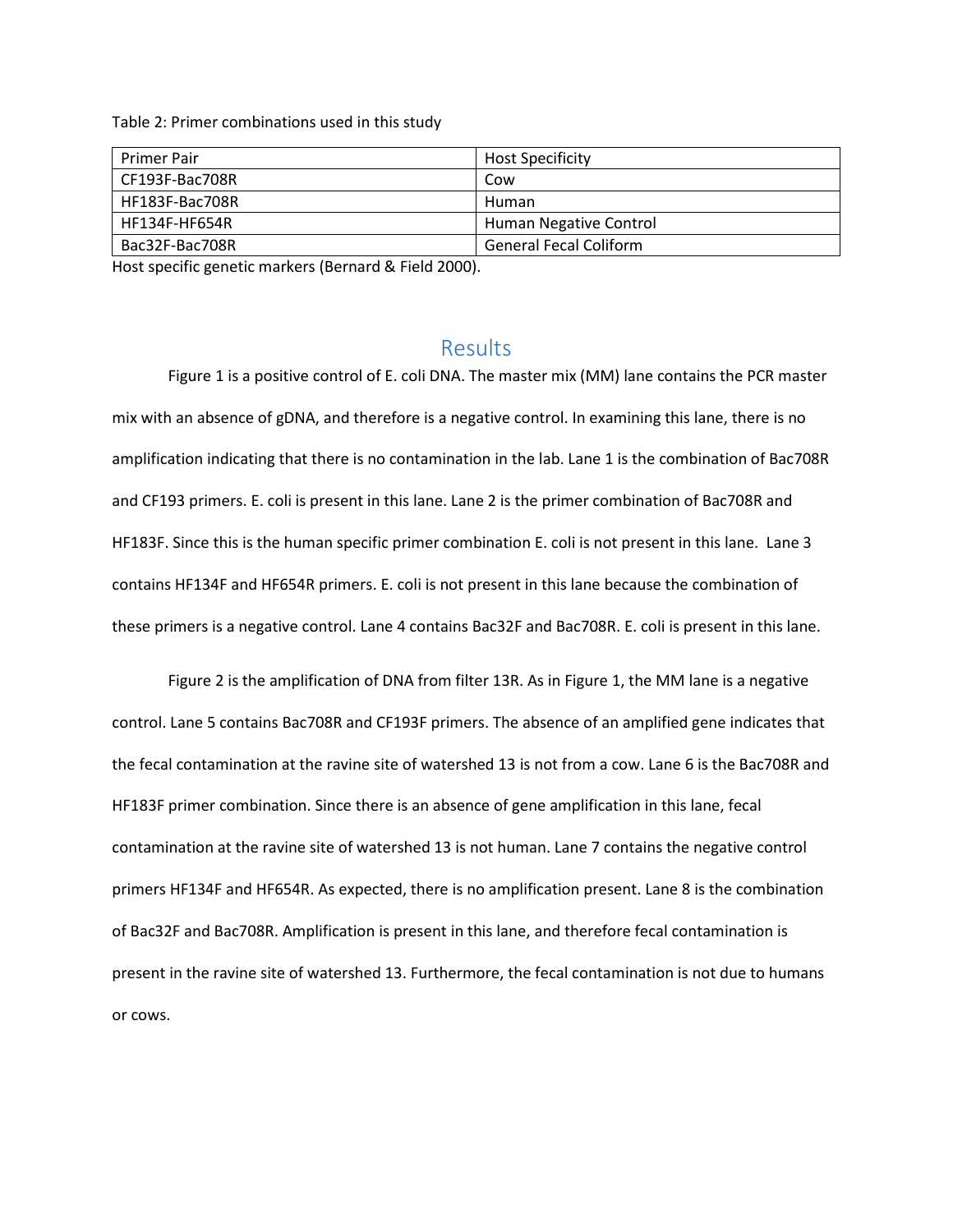

Figure 1: Specific amplification of E. coli DNA using Bacteroides (Bac) primers.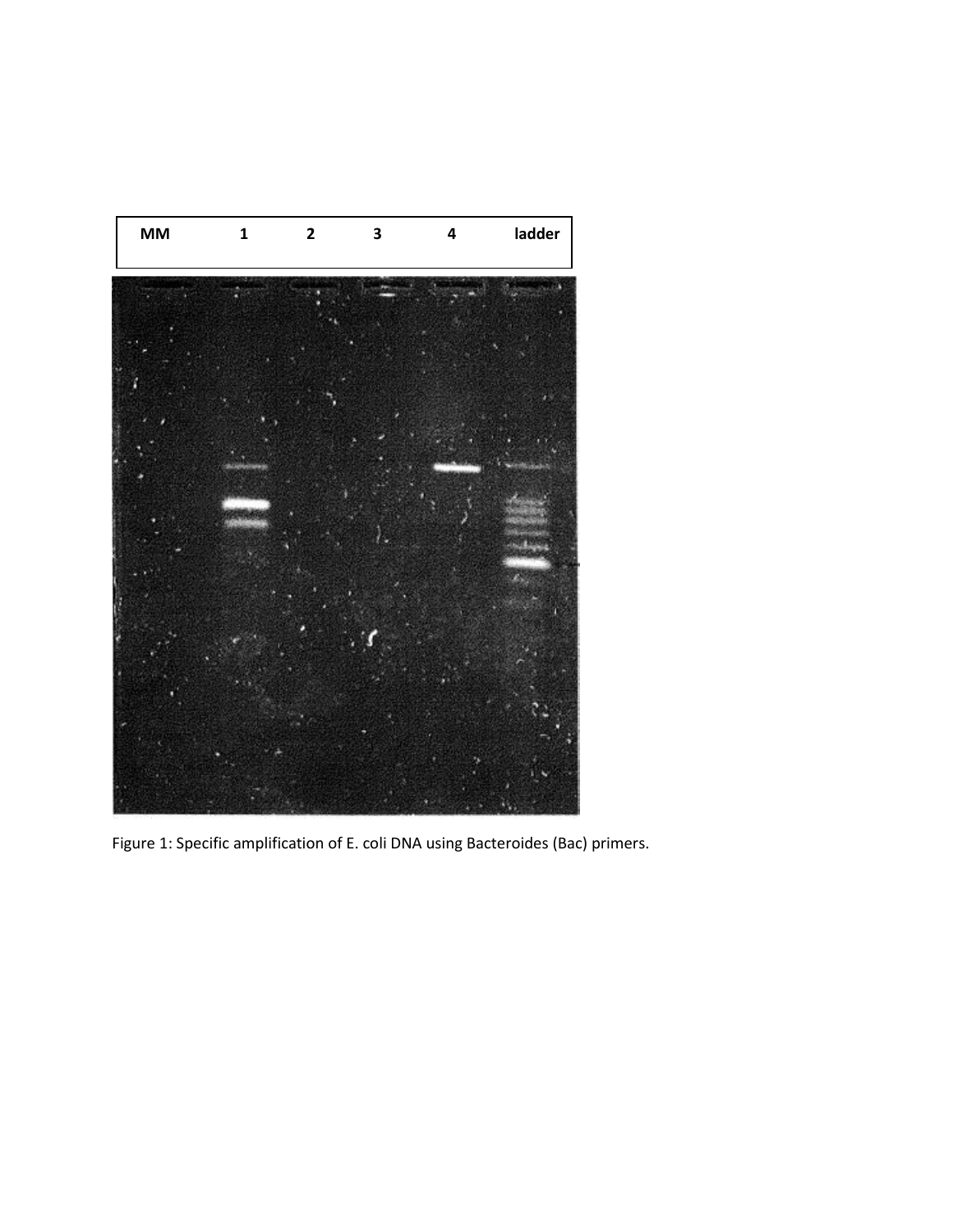

Figure 2: Specific amplification of fecal coliform DNA using Bac primers from filter 13R.

# **Discussion**

Our preliminary results indicate fecal contamination is present at the ravine site of watershed 13 during the time of sampling, June 25. Human and cow fecal coliform was absent at the site, therefore we can conclude the source of contamination is likely due to pets or wildlife. The methods used for this study were developed in order to provide an inexpensive and quicker alternative to more expensive molecular methods and relatively slower microbiology methods, in which researchers are exposed to potentially harmful bacteria. We determined our modified molecular method is a viable option in terms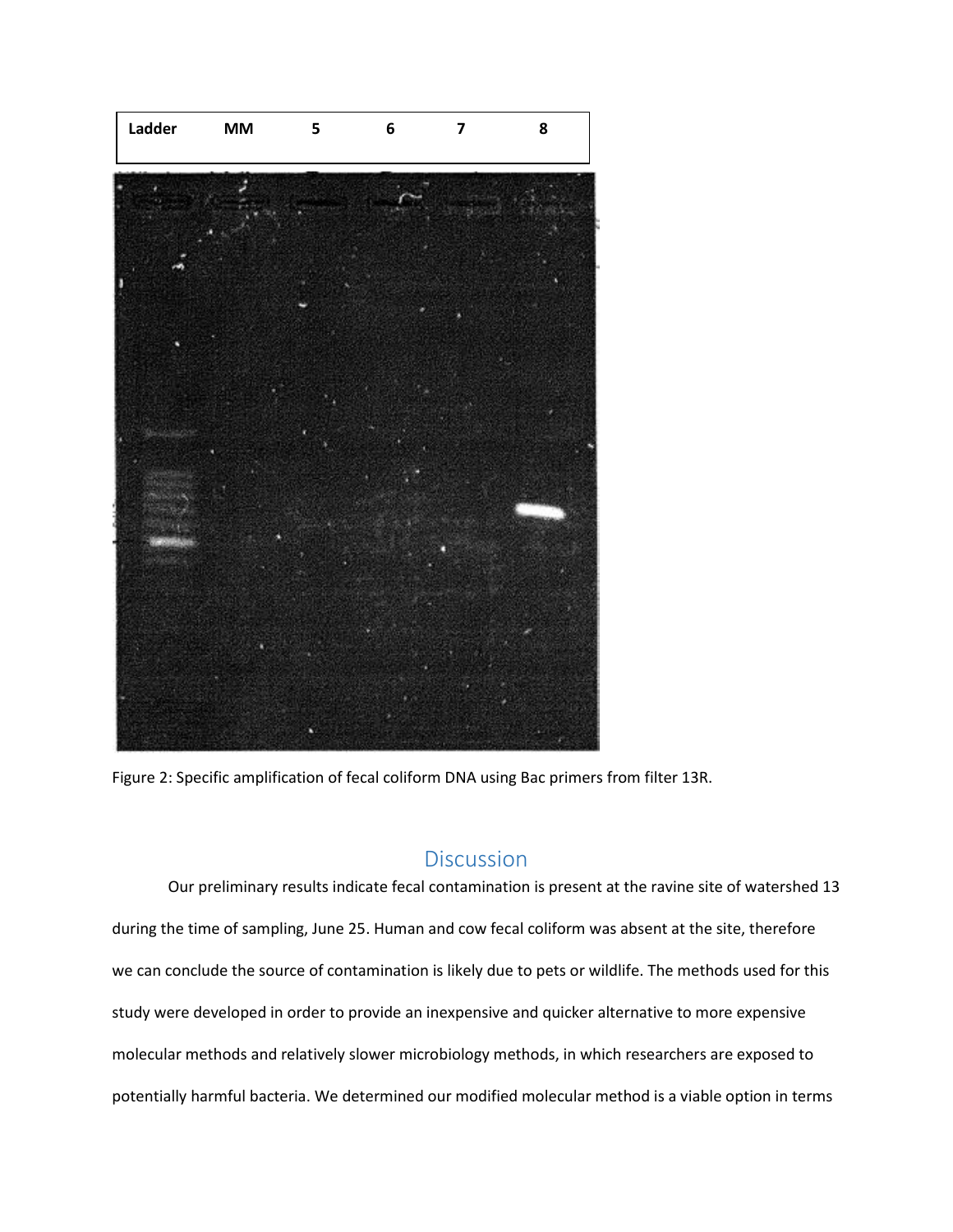of expenses. We spend approximately \$25 per sample, which includes the sample collection through the PCR reaction. In regards to efficiency, this is more difficult to determine due to a few challenges we had faced.

One of the main challenges we faced was removing the bacteria from the filter for DNA extraction. This delay was eventually addressed by using a bead beating method, which then improved the efficiency of our molecular method. A significant limiting factor of this technique is the average time to filter the water samples, approximately 3.5 hours until the filter drips dry as well as an additional 10 minutes per sample for pipetting clogged filters. This is partially due to the water samples containing many particles filtering through a membrane with a 0.45µm pore size. Another important factor to note, is many large labs use specialized vacuums unique to a glass filter apparatus which helps pull the water through the filter membrane (Field & Bernhard 2003). Since we modified the molecular method by using individual disposable filters, we relied solely on gravity to draw the water through the membrane. A hand pump as well as a water vacuum were both attempted as a means to reduce the amount of time spent filtering the water samples, yet neither option proved effective. Overall, once the samples are filtered the remaining protocol is a standard PCR procedure and is therefore relatively quick. Therefore, despite these challenges, our technique remained an inexpensive alternative to a molecular method for detecting fecal contamination.

The presence of fecal contamination in watershed 13 is significant because fecal coliform is an indicator bacteria representing poor water quality. Furthermore, the presence of fecal coliform suggests that more harmful pathogens are also present including human carcinogens and microorganisms such as *Cryptosporidium* and *Giardia* (Characklis et al 2005). The illnesses associated with urban runoff due to these pathogens include acute gastrointestinal illnesses, skin rashes, ear and eye discharges, bladder cancer, methemoglobinemia and neural tube defects (Gaffield et al 2003). Granted, the filter from watershed 13 is only our preliminary results, but these local watersheds are located near schools, in the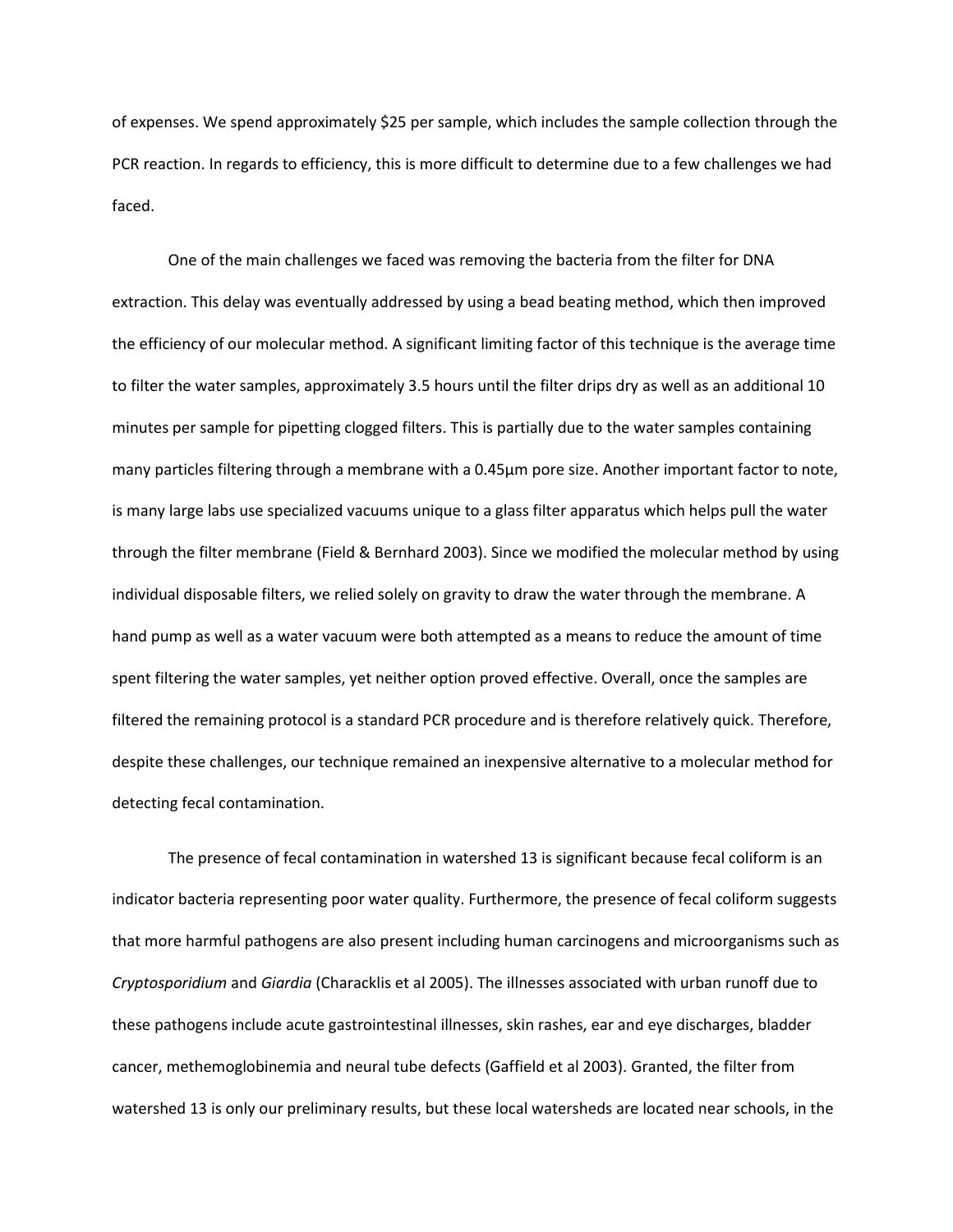backyards of subdivisions, and drain in the rivers in which the cities receive their drinking water. Due to the presence of the indicator organism, the chance of exposure to a more harmful pathogen is likely. Granted, the use of chlorination for disinfecting waste water will decrease fecal indicator organisms, but not *Cryptosporidium* oocysts (Lalancette et al 2004). Therefore, since fecal contamination is present in watershed 13, it is possible that more harmful bacteria are also present in these waters and may compromise the drinking water regardless of water treatment plants. Overall, more PCR results will help determine the state of water quality in Rock Island and Moline, Illinois.

In conclusion, our preliminary results indicate fecal contamination is present at the ravine site of watershed 13 and we can confirm this contamination is not from humans or cows. For future studies we recommend using a wider variety of specific fecal contamination PCR primers in order to detect the source of contamination. Since our preliminary results indicate fecal contamination is present, a followup study would be beneficial to determine the abundance of fecal coliform. This would further help assess the threatened water quality of Rock Island and Moline, Illinois.

### Works Cited

- Azizullah A, Khattak MNK, Richter P, and Hader D. 2011. Water pollution in Pakistan and its impact on public health. Environment International. 37:479-497.
- Bernhard A, and Field K. 2000. A PCR Assay to Discriminate Human and Ruminant Feces on the Basis of Host Differences in *Bacteroides-Prevotella* Genes Encoding 16S rRNA. Applied and Environmental Microbiology. 66(10)4571-4574. 26 November 2014.
- Bernard A, and Field K. 2000. Identification of Nonpoint Sources of Fecal Pollution in Coastal Waters by Using Host-Specific 16S Ribosomal DNA Genetic Markers from Fecal Anaerobes. Applied and Environmental Microbiology. 66(4)1587-1594. 26 November 2014.